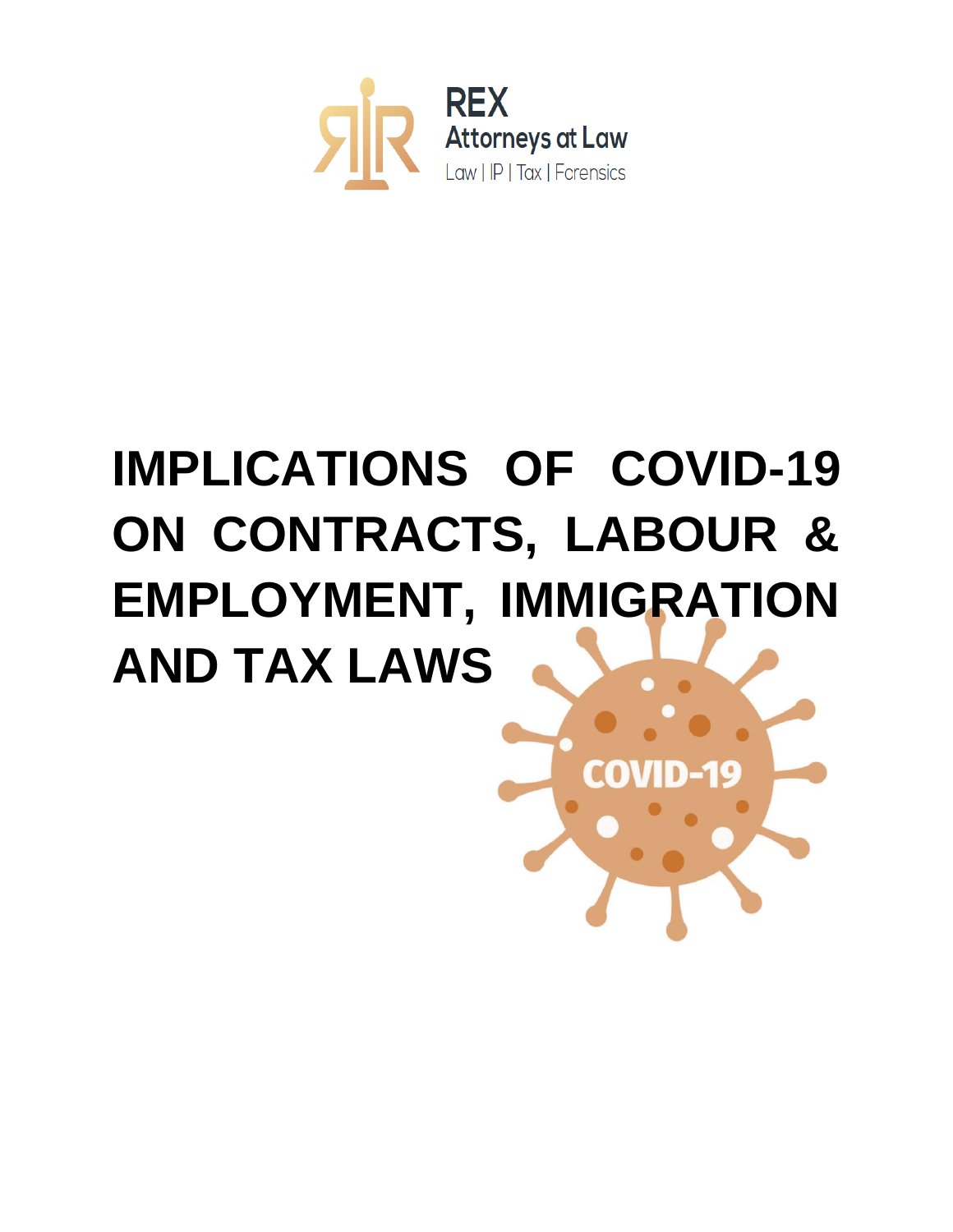

# **Contract:**

**A contract** is an agreement between two or more parties creating obligations that are enforceable or otherwise recognizable at law. However, the Tanzania Law of Contract Act, recognizes that there may be situations where a party may fail to perform his or her obligations as stipulated in a contract.

The effect of the Corona pandemic may lead to failure to sufficiently or substantially perform contractual obligations. This may apply to any type of contract, including supply contracts, transaction contracts, employment contracts, to name but a



few. Failure to perform a contractual obligation on grounds of reasons beyond a party's control, cannot be a breach and the other party cannot demand performance. The failing party may seek to have the contract varied or terminated for reasons of frustration.

**Amendment of a Contract:** parties must renegotiate the contract considering the effect of the Corona pandemic to the contract.

- a contract may be amended automatically using an existing amendment clause in the contract; or
- parties signing an addendum to the existing contract to effect the relevant amendments; or
- in absence of an amendment clause the parties may sign an agreement to amend the existing

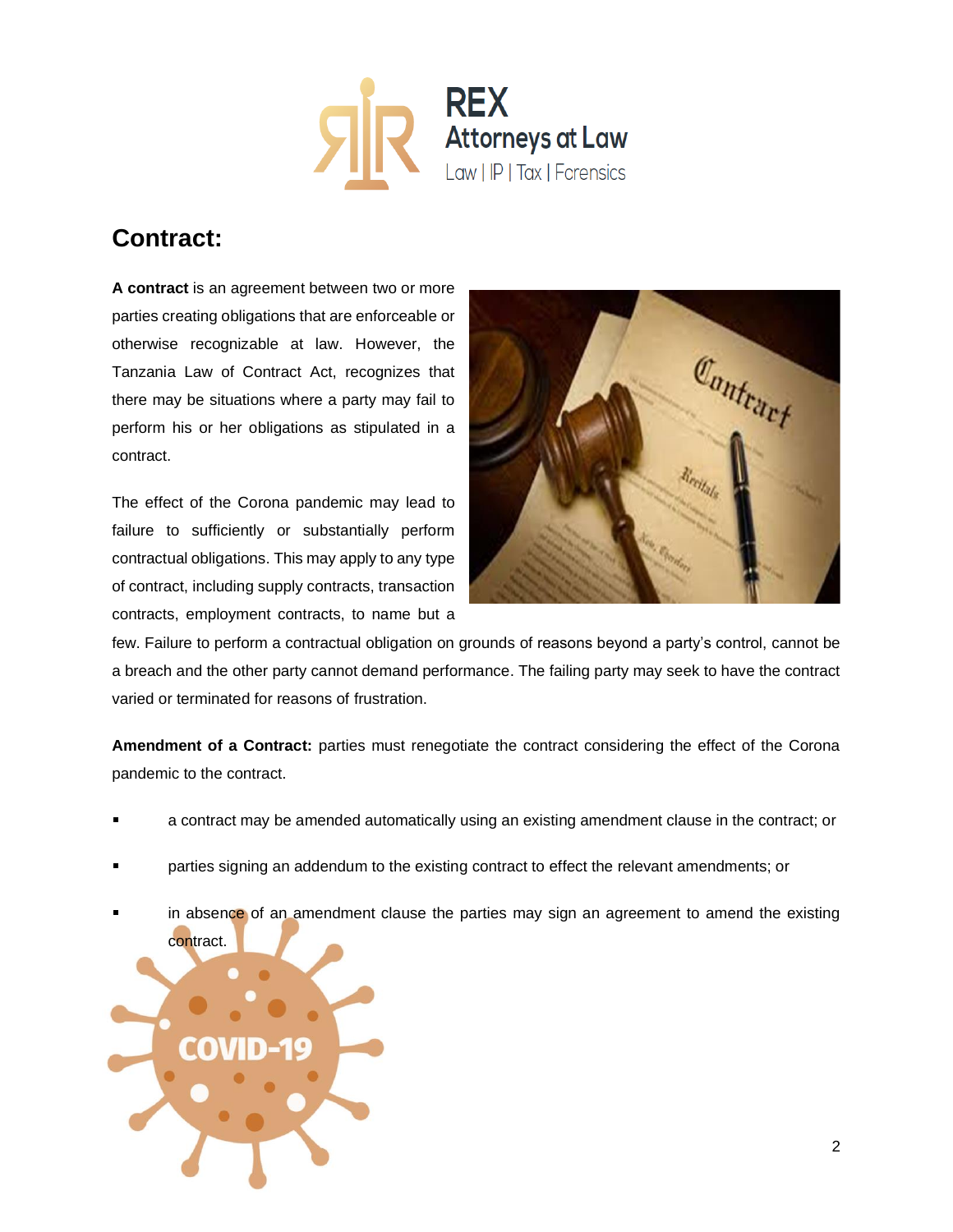

# **Variation of Contract**

Contract variation may be to delay performance or to reduce consideration or remove certain provisions. A pandemic situation as it is the Corona pandemic is good ground for contract variation.

## **Termination of a Contract**

Contracts may be terminated by mutual rescission by the parties to the contract agreeing to rescind it, or by release where one party simply relieves the other party of any further obligation under the contract. It is advised that in both cases, the variation should be in writing. As intimated above, some contracts contain specific termination provisions which should be observed. However, if the contract is silence in this regard, the parties should reduce any understanding in writing.

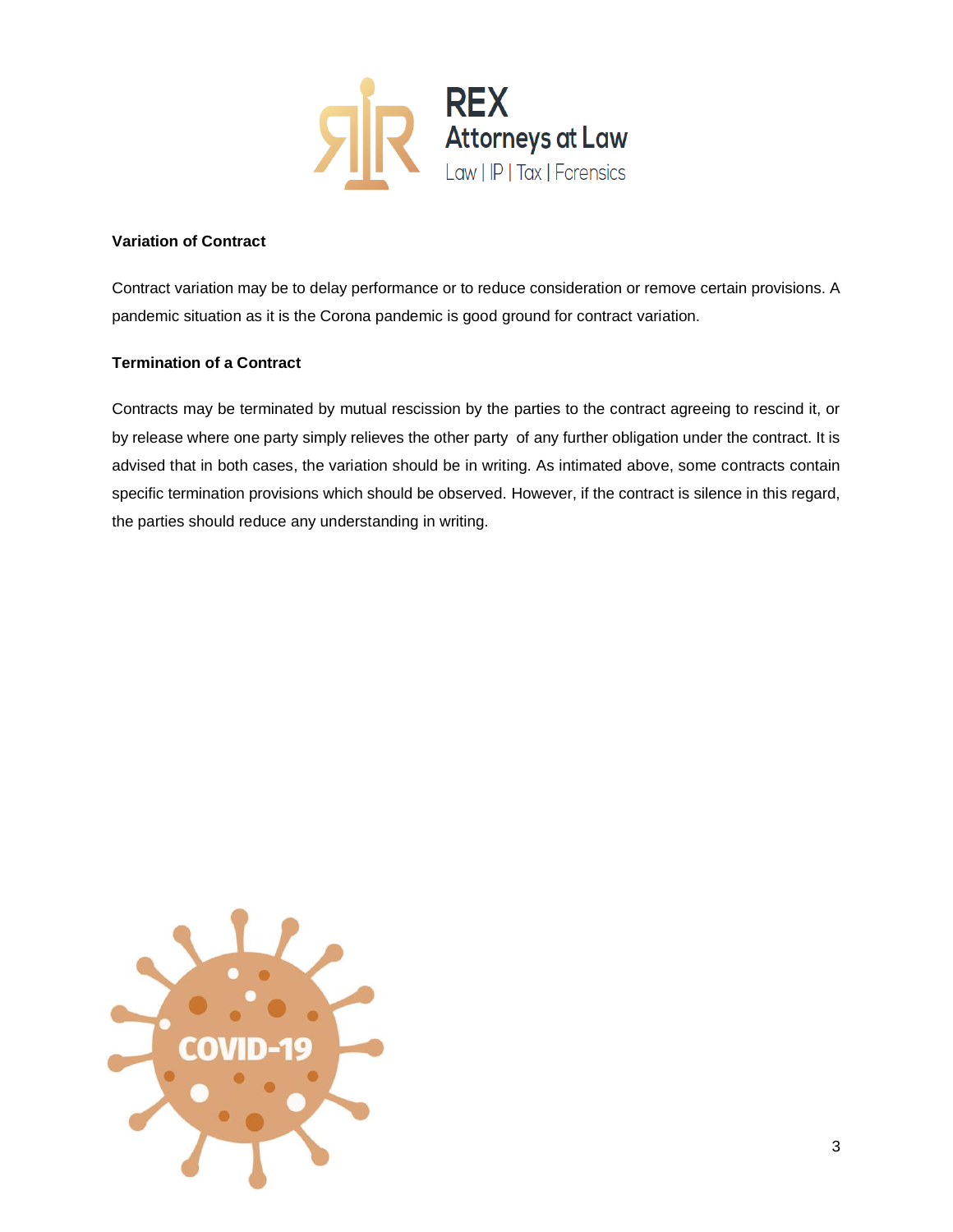

# **Labour & Employment:**

# **(a) Governing Laws**

- 1. The Employment and Labour Relations Act, 2004 (Labour Act)
- 2. The employment and Labour Relations (Code of Good Practice) Rules, 2007 (the Labour Rules)
- 3. The Labour Institutions Act, 2004

# **(b) Labour Laws and Pandemics**

There are no specific provisions under the Labour Act or the Labour Rules that address states of emergency like the Corona Pandemic however, one can borrow from the general provisions of the referred legislations. The corona pandemic has without any doubt disrupted business and the way we do things leading to some businesses closing while others may be contemplating downsizing or even closure due to reduced operations or activities and drastic reduction in revenues while overheads including payment of salaries. And related HR costs remain high.



#### **Issues for the employer to consider**

Employers have to respond to the disruptive elements resulting from the Corona Pandemic and while there is no one specific legal solutions, there are options within the prevailing legal framework.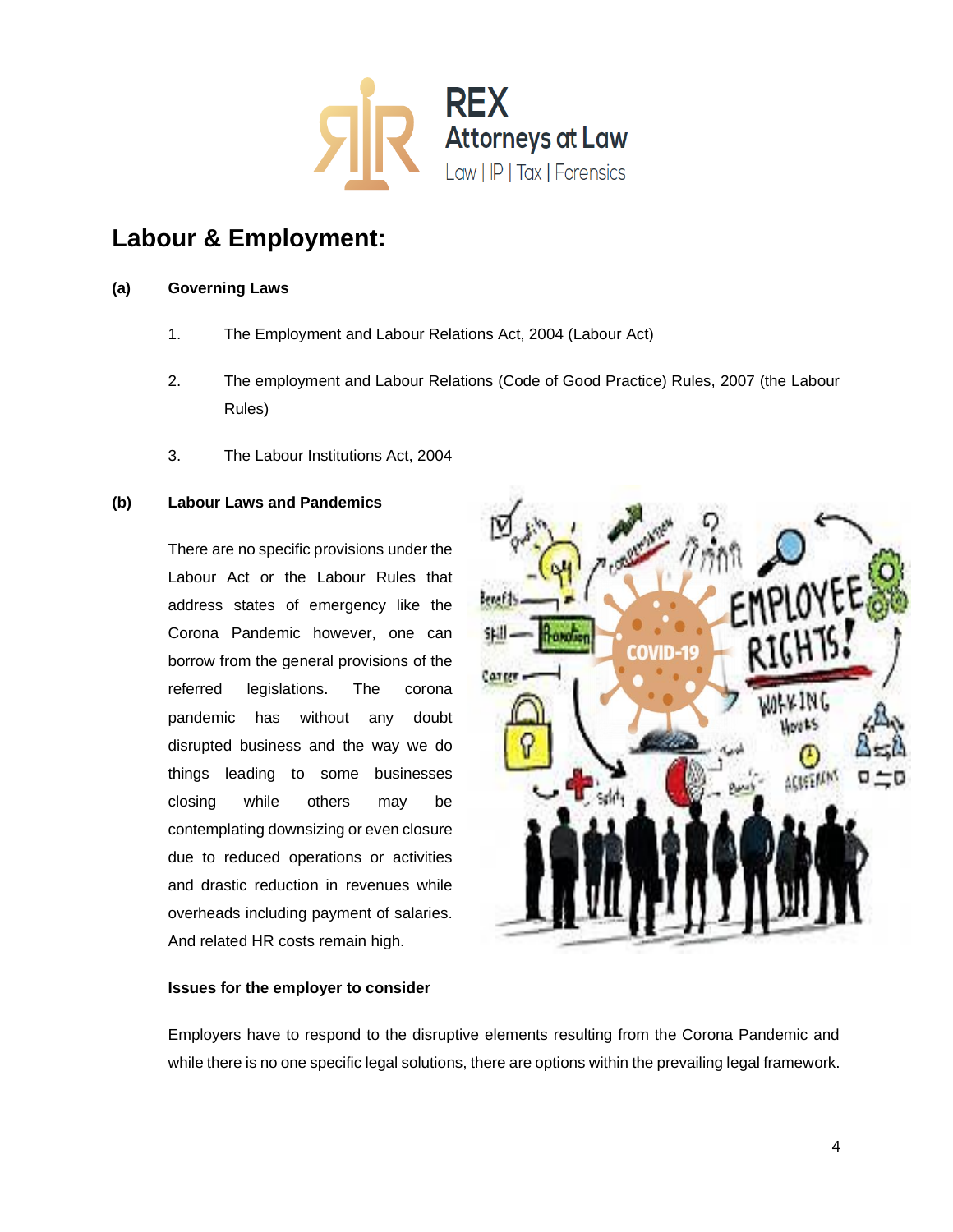

### **(c) Reduction of Employee Salary**

Rather than retrench staff, employers may consider the alternative of reducing salaries. In this regard, employers should hold **consultations** with the employees proposing a reduction of salaries as a temporary measure to respond to the Corona pandemic. Disruption. In this way,



employers will have the advantage of retaining their workforce to continue business when the pandemic eases. On the other hand, employees will retain their jobs and some income, albeit reduced.

A reduction in salary is a major change of an employment contract as such Section 15 of the Labour Act require the employer to effect such change in the employee's written statement of particulars and in particular the contract of employment. And since salary is a contractual term the change must be agreed to by the employee who must acknowledge the agreement by countersigning the amending document.

**An employer may wish to take this option as an alternative to retrenchment.**

## **(d) Leave Without Pay**

Employers may also opt sending employees on leave without pay, as another temporary measure, in dealing with employees during the Corona pandemic disruption of business. This option is particularly relevant especially where there is closure of business and/or reduction in operations while employer is looking to reopen after the pandemic. To send employees on leave without pay, the employer is obliged to:

consult with employees to explain the reasons for the leave without pay;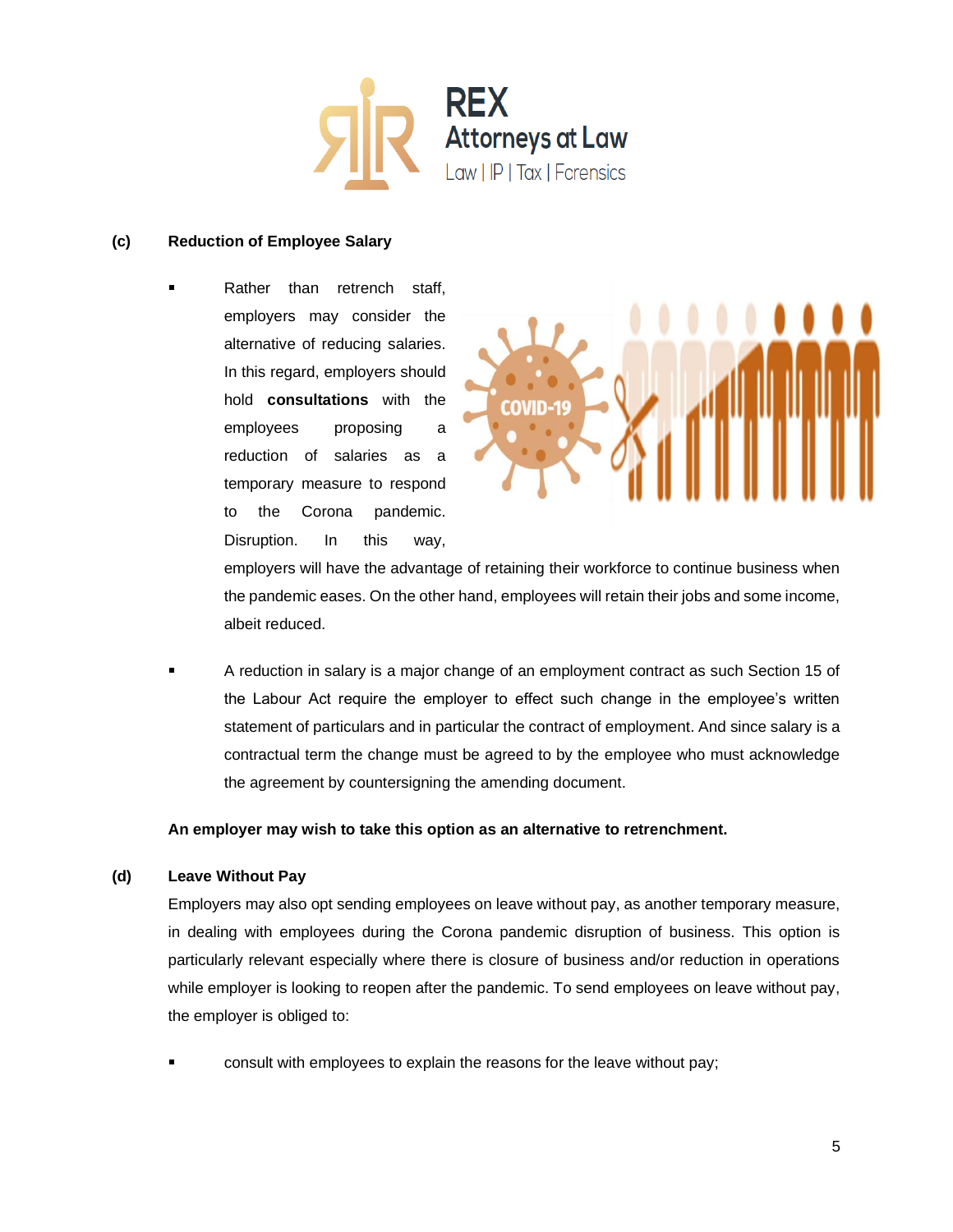

- since the disruption caused by the Corona pandemic is apparent employees will cooperate knowing that the leave is the lesser evil as more disruption could lead to loss of jobs;
- the leave without pay arrangement must be documented because again it a variation of employment terms. The record should include the reasons for the leave without pay and that it is a temporary measure, leaving room for possible retrenchment should it become necessary;
- leave without pay will allow the employer to plan the future with or without the pandemic while retaining the workforce to continue operations after the pandemic or when it eases to allow gradual resumption of business operations. And for the employee, is guarantee of continued employment rather than possible retrenchment.

# **(e) Retrenchment**

- the Labour Act allows employers to terminate employment contracts on grounds of economic reasons or operational requirements. Business closure or reduced operations/activities due to the disruptions caused by the Corona pandemic is one such economic reason because the employer is no longer in position to pay salaries or continue with business. In the circumstances, the employer may opt to retrench some or all employees due to economic reasons caused by the Corona pandemic.
- the prescribes the manner in which retrenchment of employees may be effected and it is imperative that the employer follows the prescribed procedure to avoid possible labour disputes.
- prescribed retrenchment procedures include:
	- issuing notices of the intention to retrench;

disclosing all relevant information related to the intended retrenchment, in this case the disruptions caused by the Corona Pandemic;

mandatory consultations with the effected employee prior to the retrenchment on reasons for the intended retrenchment, measures taken by employer to avoid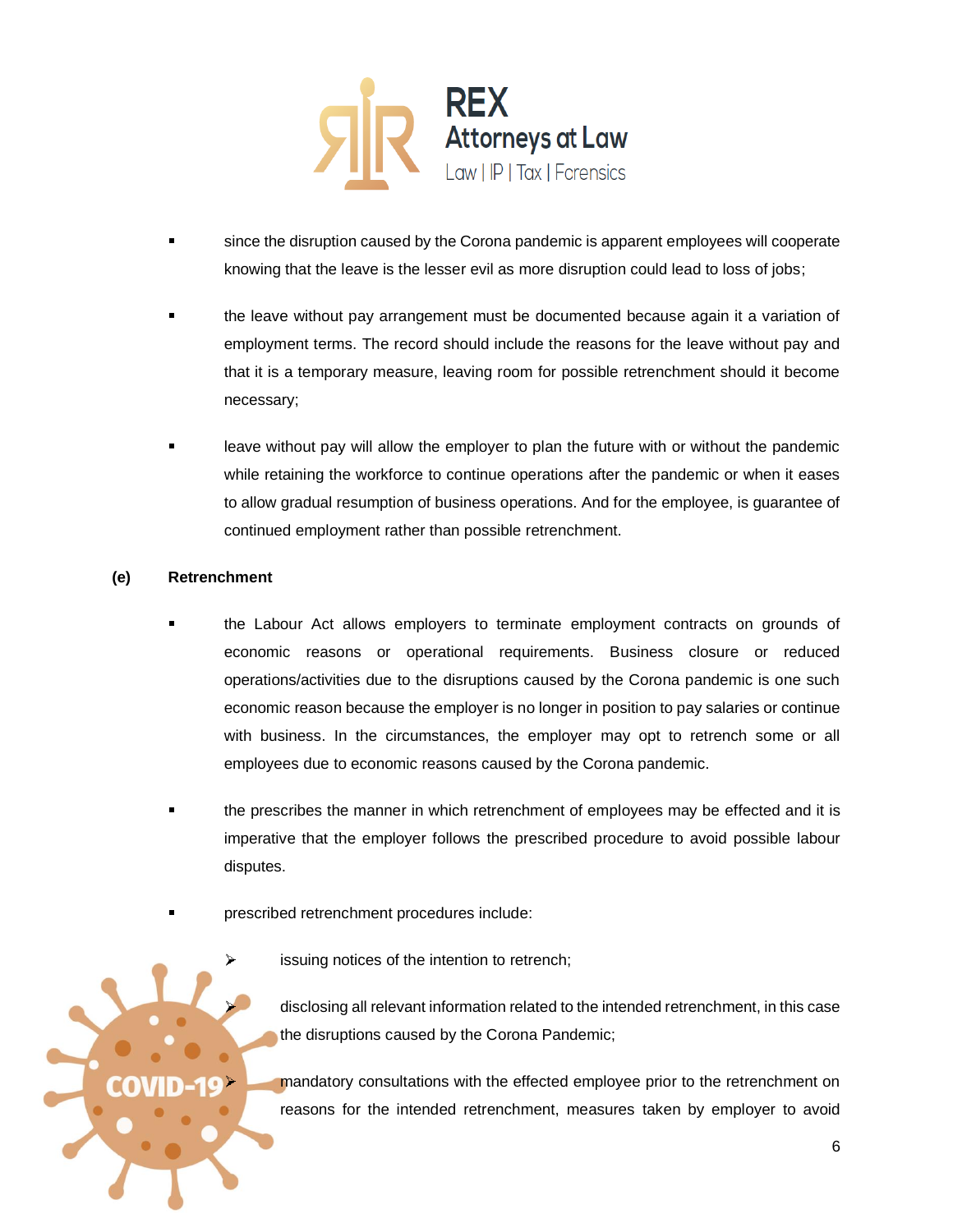

retrenchment (if there was prior salary reduction, or leave without pay and the disruption persists or if employer introduced new measures which as well did not help to alleviate the effects of disruption), selection of employees to be retrenched, timing of the retrenchment and severance pay as prescribed by the Labour law in respect of the retrenchment.

**NOTE: Retrenchment should be an option of last resort for the employer.**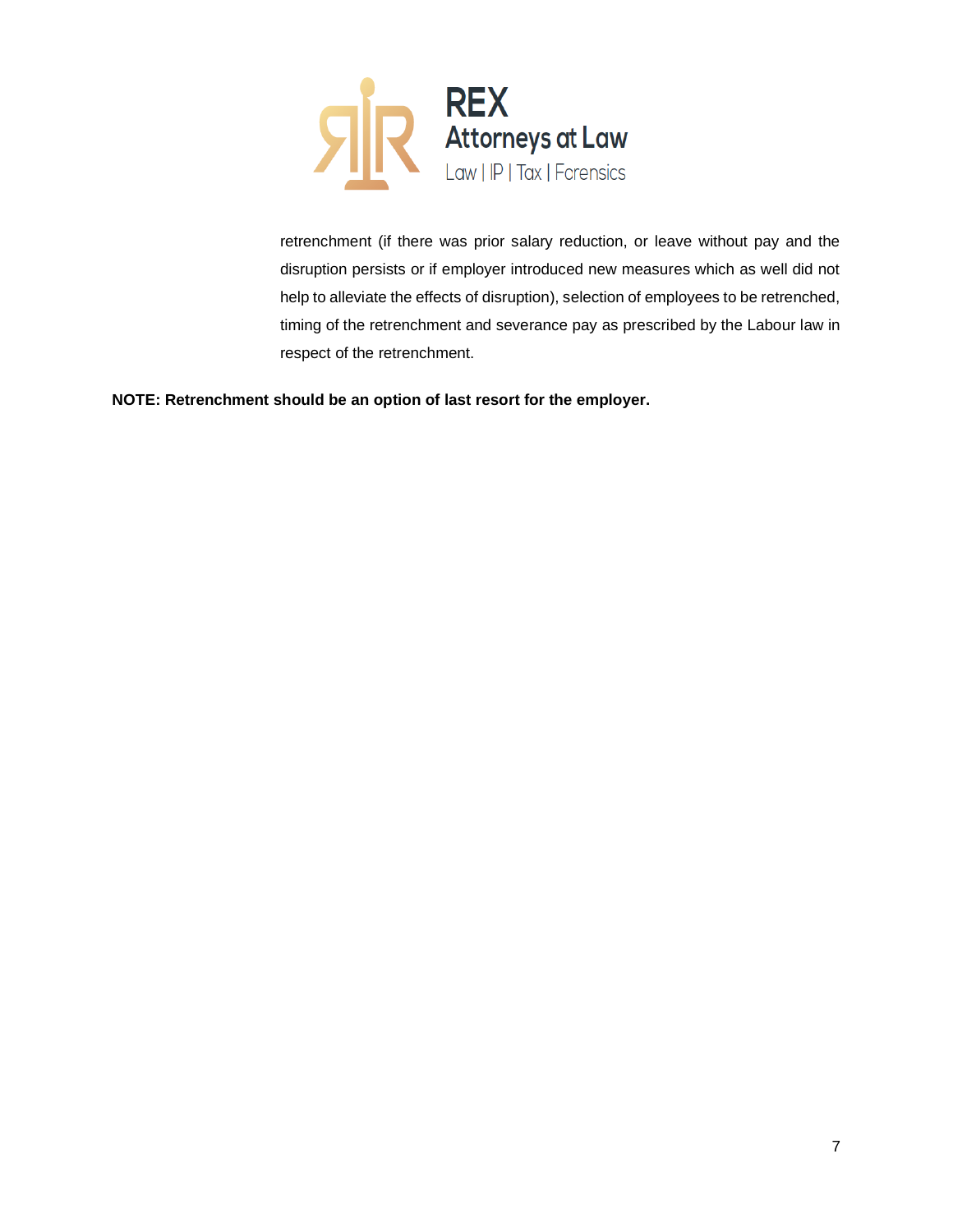

# **Immigration:**

Due to the Corona pandemic, the Ministry of Home Affairs through its Immigration Department issued the following guidelines:

- 1. Prospective visitors who had already been granted Visa Grant Notices but have not been able to travel to Tanzania, have been granted an extension of 3 months from the date of their visa start date.
- 2. Visitors whose Visa/Visitors passes have expired, or about to expire, and are unable to travel outbound from Tanzania, can report to the nearest immigration offices and will be granted a 1-month extension free of charge. After expiry of the 1 month, if the situation persists, such holders will be required to report at the Immigration Office - Kurasini in Dar es Salaam for further directives.



- 3. Holders of Residence Permits, Visitors Pass, Exemption Certificate and Dependent Pass holders which have expired, have been granted a 1-month grace period to stay in the country. After expiry of the 1 month, if the situation persists, such persons will be required to report at the Immigration Office - Kurasini in Dar es Salaam for further directives.
- 4. Holders of Residence Permits/Passes who have already surrendered their respective documents are required to report promptly to the Immigration Office - Kurasini, Dar es Salaam for further directives.

The guidelines have offered flexibility on holders of visas, passes, and permits to enable them legally to reside in Tanzania and or for their documents to remain valid for a certain period. The Immigration department also invites holders of such permits, visas and passes to discuss and negotiate the best way forward for each holder.